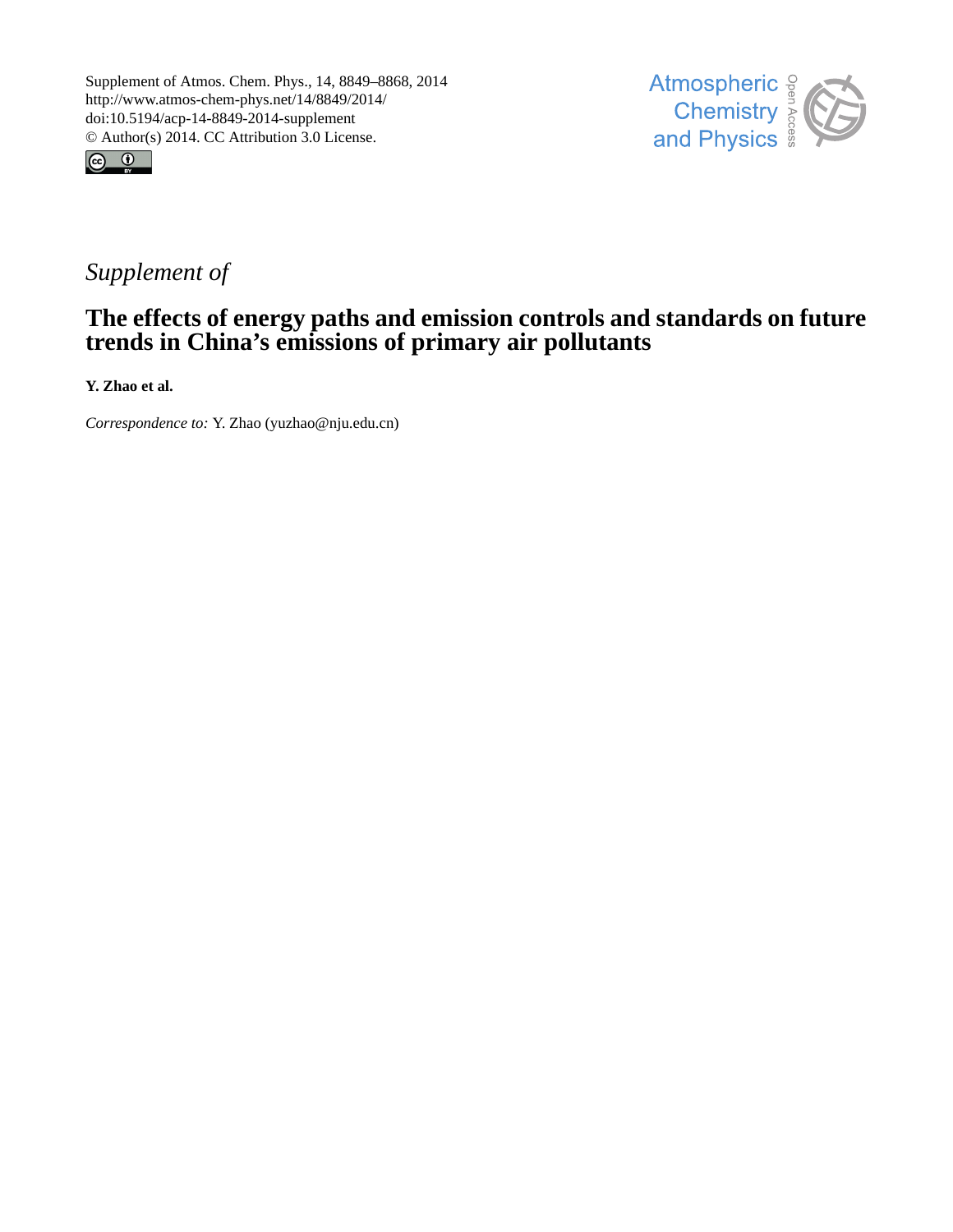# **SUPPLEMENT**

#### **Journal:** Atmospheric Chemistry & Physics

**Title:** The effects of energy paths and emission controls and standards on future

trends in China's emissions of primary air pollutants

**Authors:** Yu Zhao, Jie Zhang, Chris. P. Nielsen

**Number of figures: 6 Number of tables:** 3

#### **Figure list**

Figure S1. Provinces and regions of mainland China. Fine lines indicate the borders of provinces while thick lines indicate those of regions.

Figure S2. Penetrations of  $SO_2$  and  $NO<sub>X</sub>$  control devices for certain sectors in NPS-BAS and NPS-REF scenarios. (a) Coal-fired power plants (CPP); (b) Cement production (CEM); and (c) Other industrial coal-fired boilers (OIN-coal).

Figure S3. Penetrations of various dust collectors for selected sources in NPS-BAS and NPS-REF scenarios.

Figure S4. Projected trends in penetrations of technologies (color bars) and emission factors (symbolled lines) for typical sources in China from 2010 to 2030. All panels are for the CPS activity scenario. In each panel, the penetrations of various technologies are indicated on the lefthand vertical axis and the emission factors for BAS, REF, and STD on the right-hand vertical axis.

Figure S5. Projected trends in penetrations of technologies (color bars) and emission factors (symbolled lines) for typical sources in China from 2010 to 2030. All panels are for the 450 activity scenario. In each panel, the penetrations of various technologies are indicated on the lefthand vertical axis and the emission factors for BAS, REF, and STD on the right-hand vertical axis.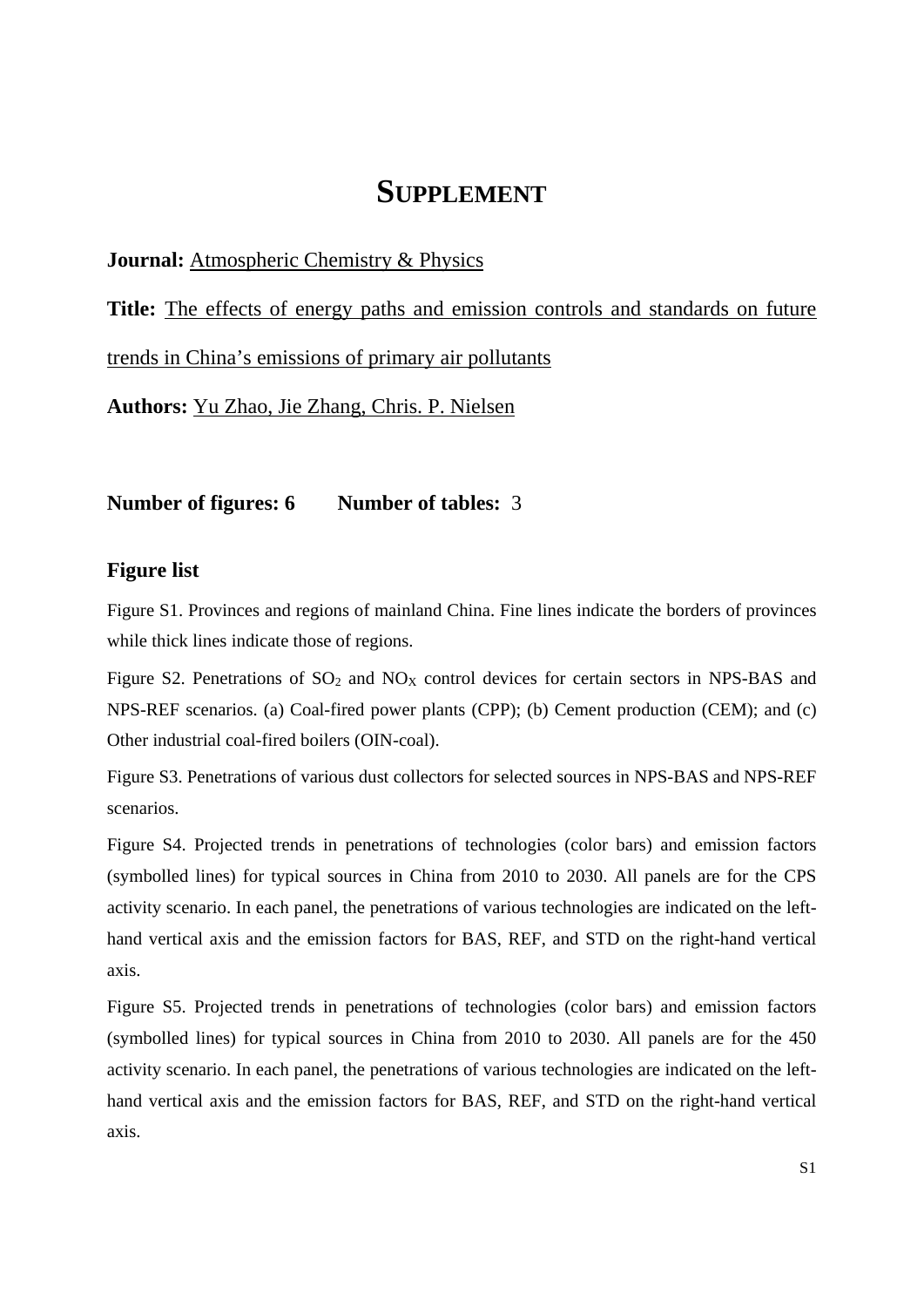Figure S6. Annual NO2 tropospheric vertical column in mainland China 2010-2013 from OMI satellite retrievals. The data for 2013 are the averages from January to October.

### **Table list**

Table S1. Summary of emission standards for stationary sources included in this work.

Table S2. Removal efficiencies of air pollutant control devices (APCD) used in this work. Values are in percent.

Table S3. Time schedule of implementation of emission standards for the transportation sector assumed in this work.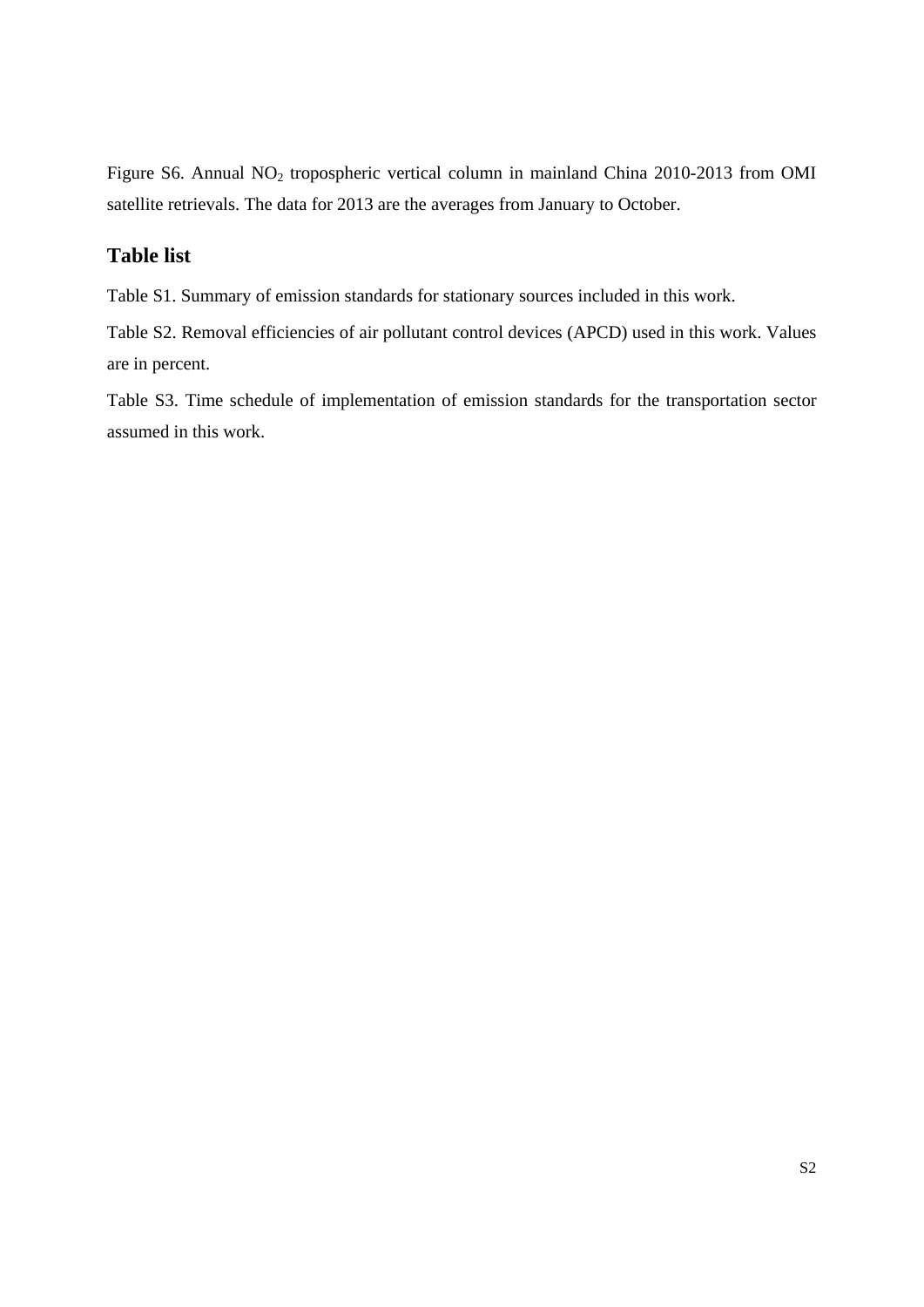## **Figures**

Figure S1.

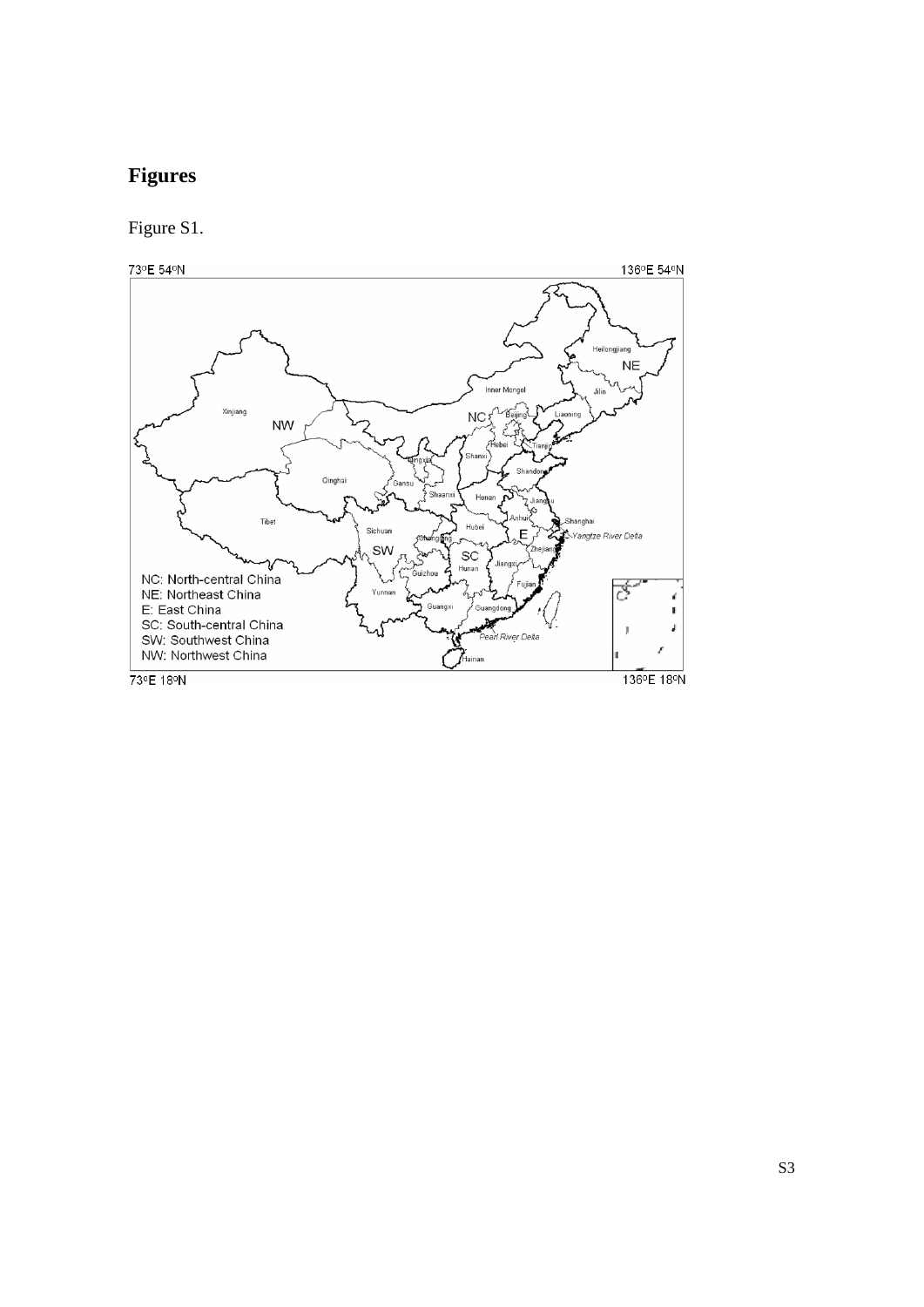



(c) Other industrial coal-fired boilers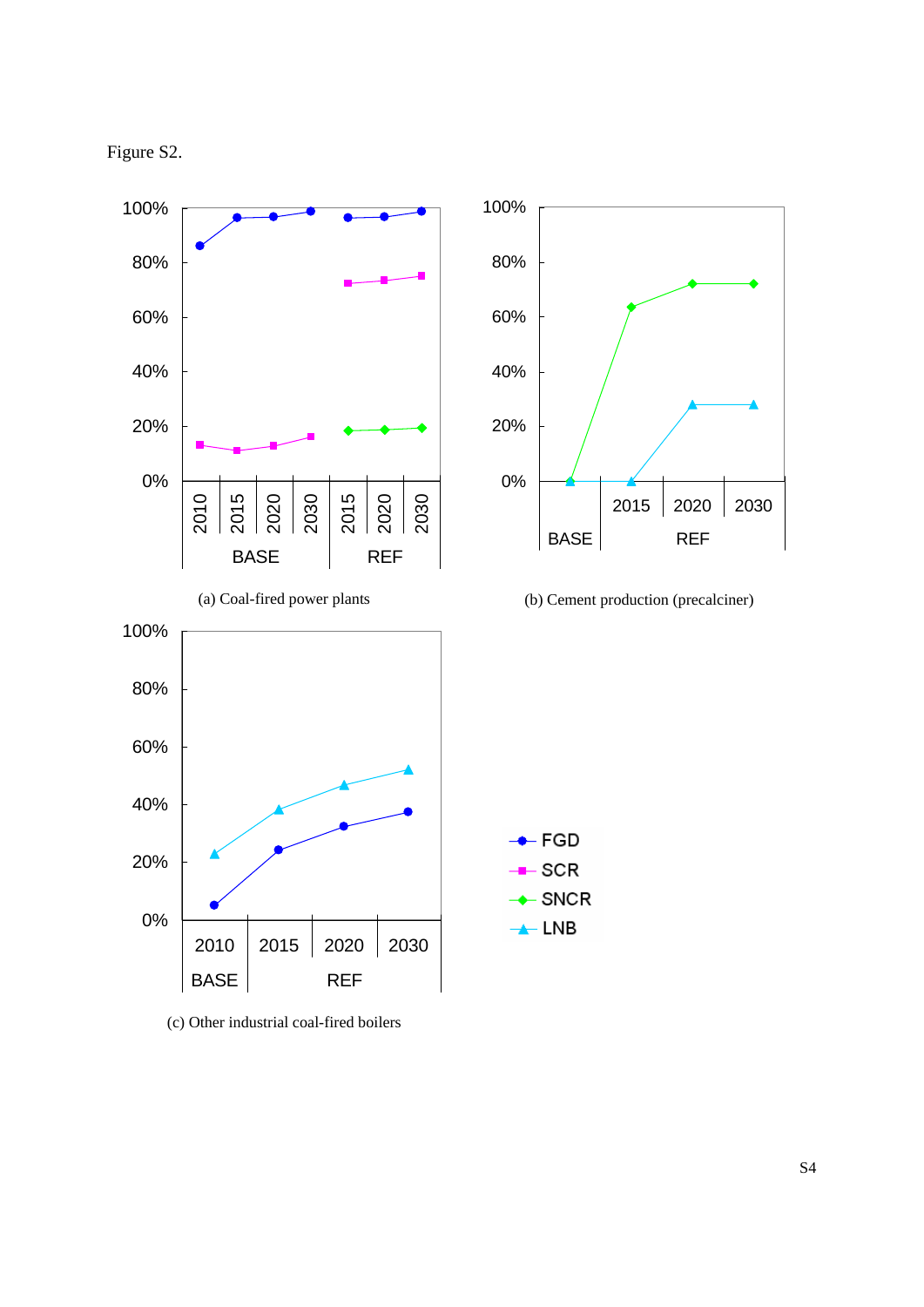Figure S3.











(g) Electric furnaces (steel making)



(b) Cement production (precalciner)



(e) Blast furnaces (iron production)







(c) Machinery coking plants









S5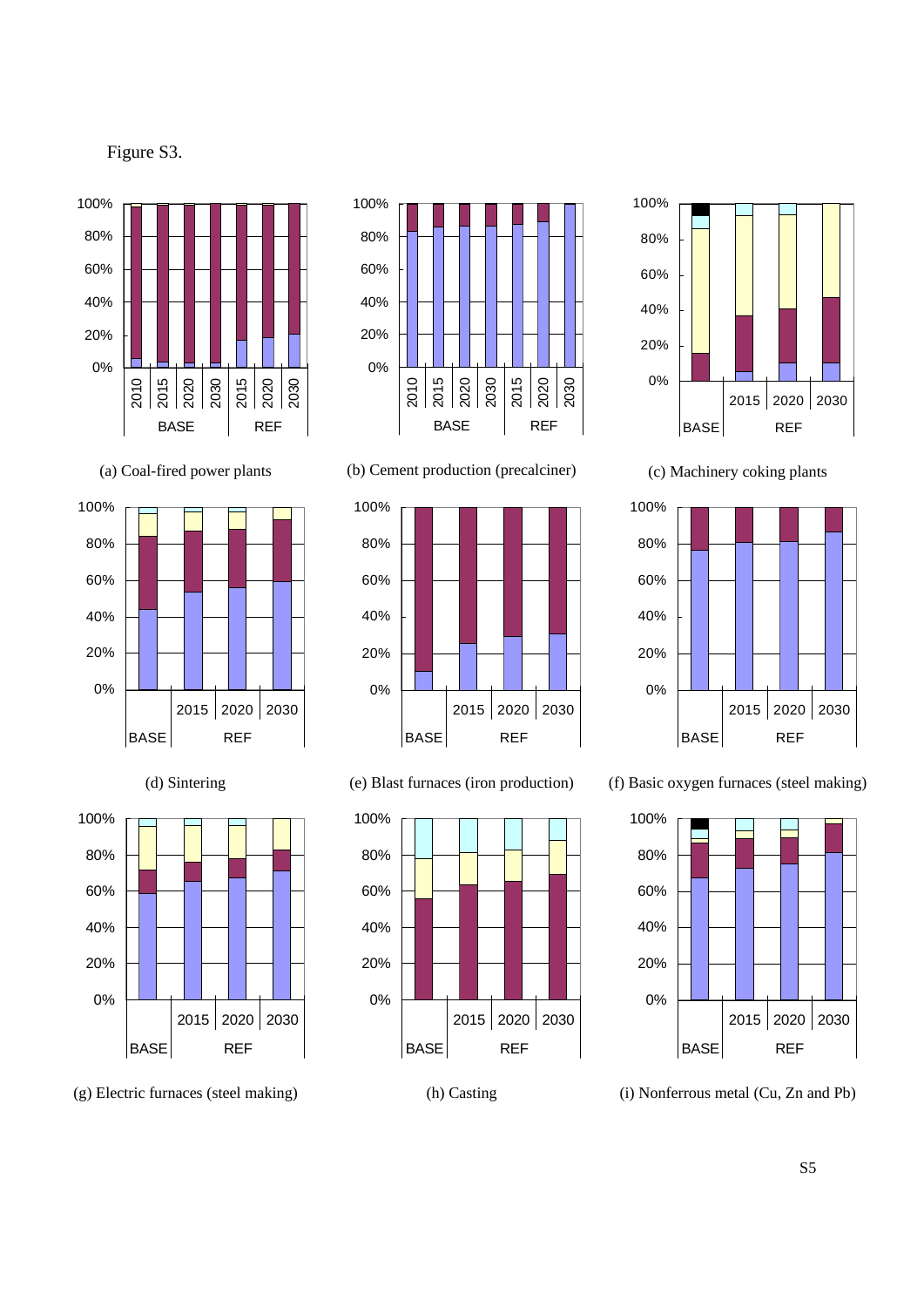

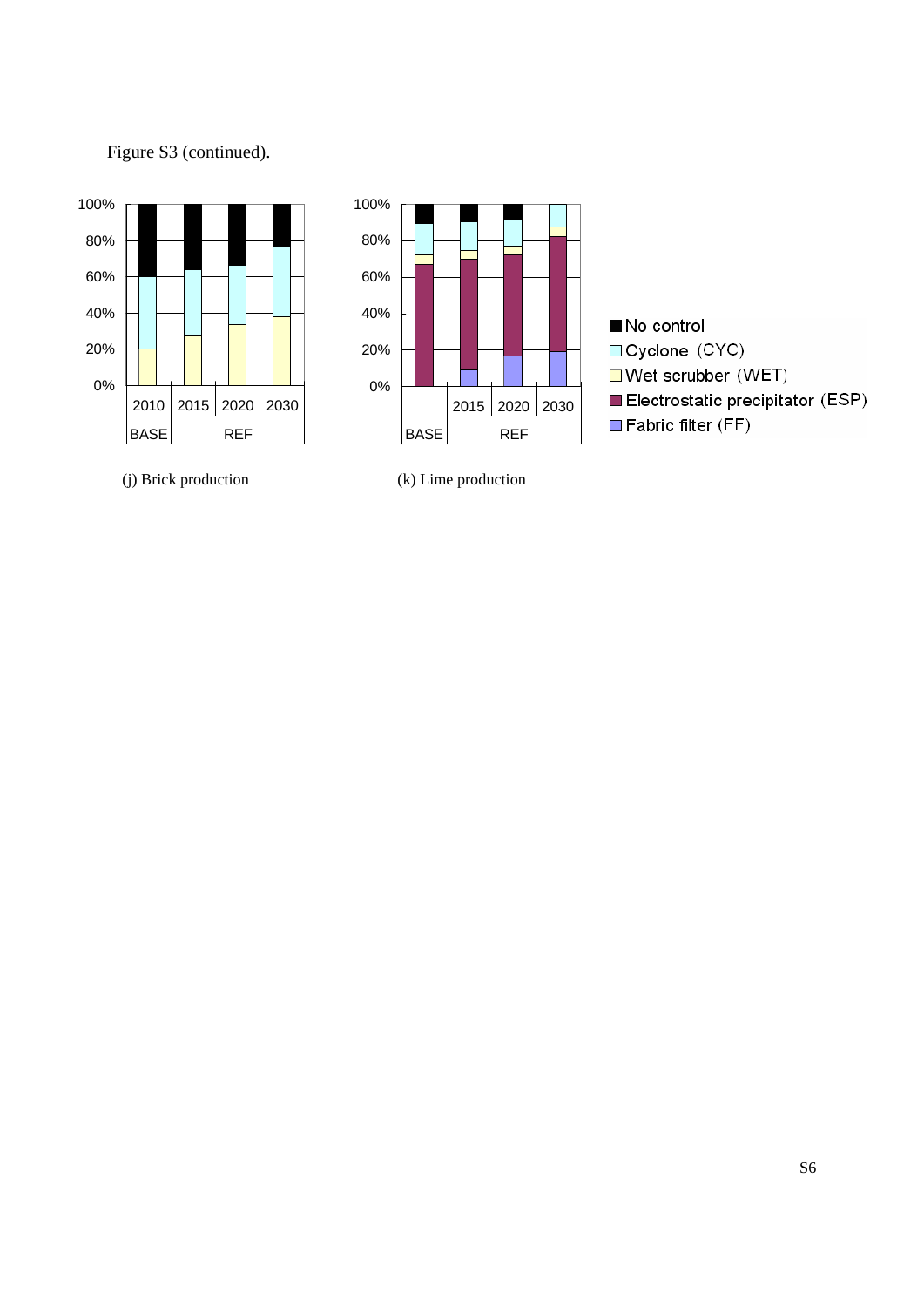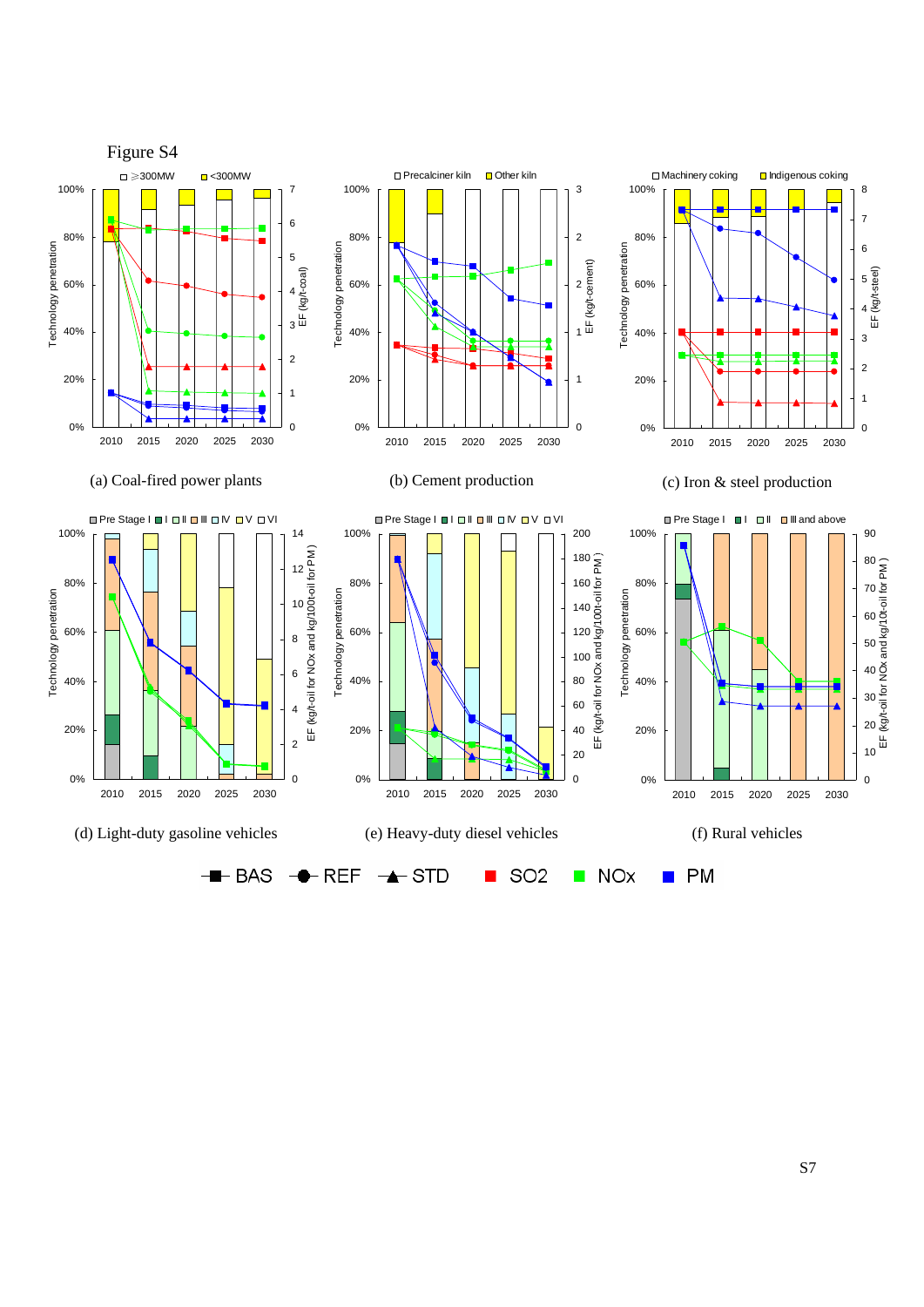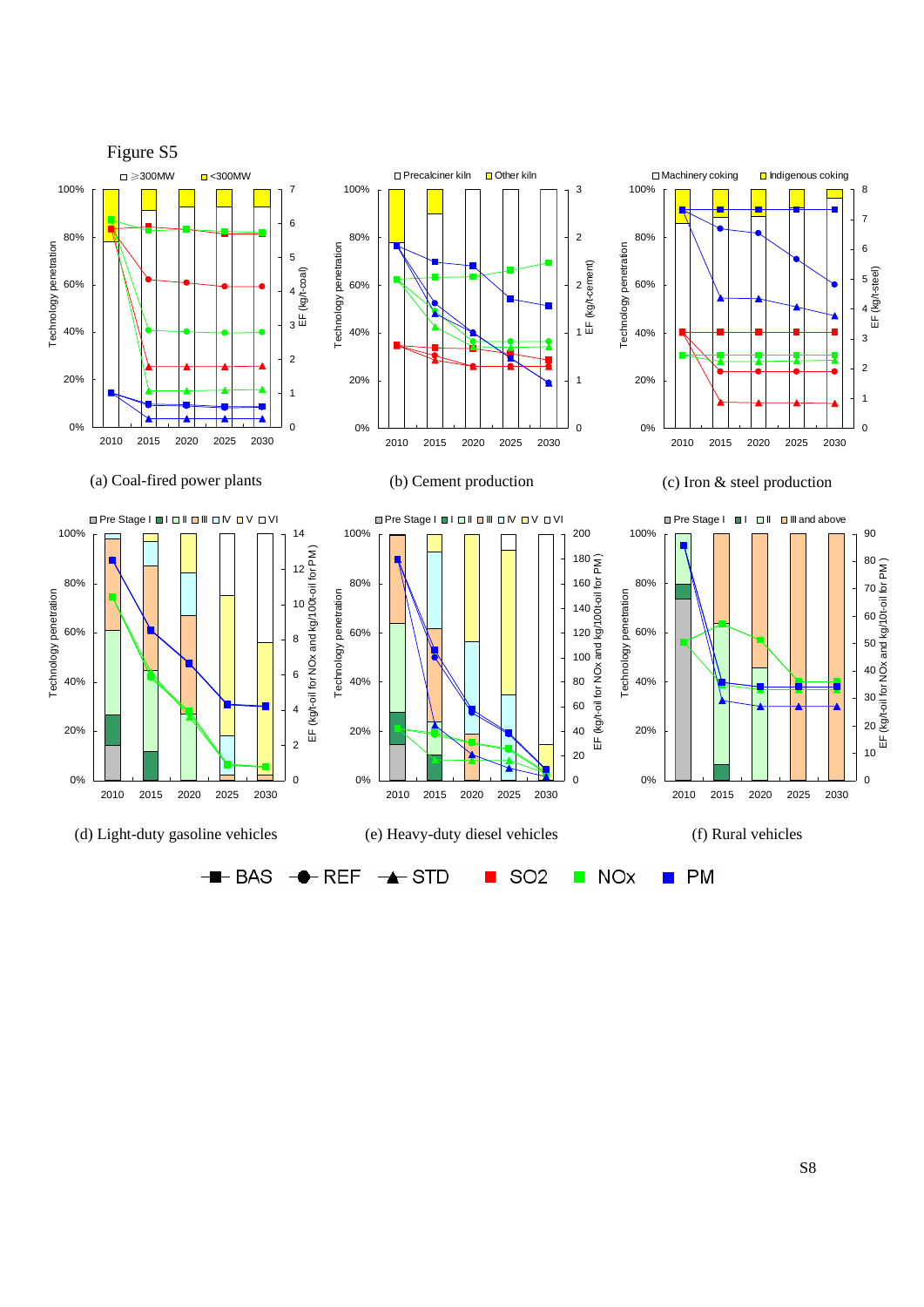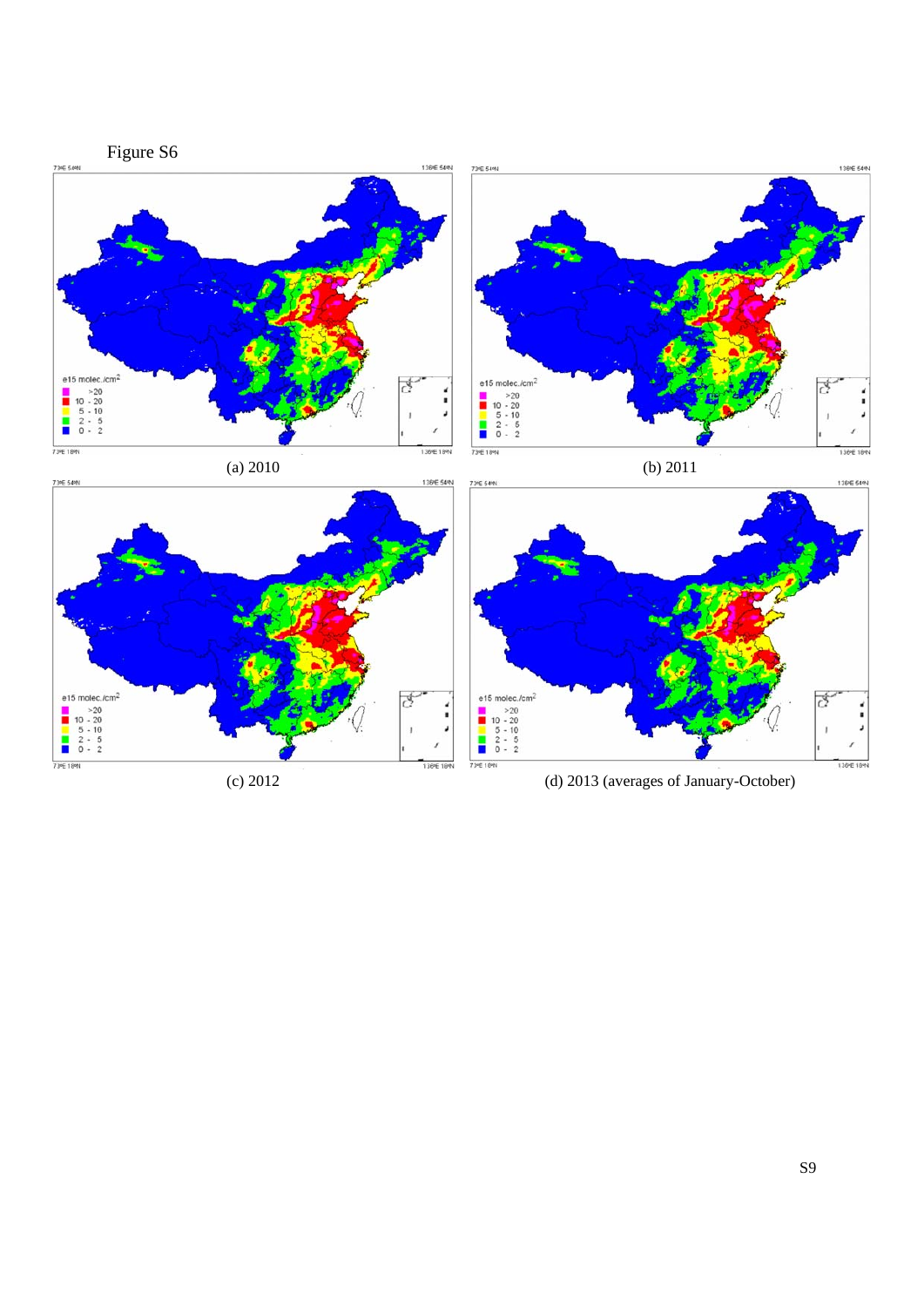#### **Tables**

Table S1. The summary of emission standards for stationary sources included in this work.

| Sector                                                                                                     | <b>Standard</b>  | Issued time                                                                    | Title                                                                                        |  |  |  |
|------------------------------------------------------------------------------------------------------------|------------------|--------------------------------------------------------------------------------|----------------------------------------------------------------------------------------------|--|--|--|
| Power                                                                                                      | GB 13223-2011    | July, 2011                                                                     | Emission standard of air pollutants for thermal power plants                                 |  |  |  |
|                                                                                                            |                  |                                                                                |                                                                                              |  |  |  |
| Iron & steel production                                                                                    | GB 16171-2012    | Emission standard of air pollutants for coking chemical industry<br>June, 2012 |                                                                                              |  |  |  |
|                                                                                                            | GB 28662-2012    | June, 2012                                                                     | Emission standard of air pollutants for sintering and pelletizing of iron and steel industry |  |  |  |
|                                                                                                            | GB 28663-2012    | June, 2012                                                                     | Emission standard of air pollutants for iron smelt industry                                  |  |  |  |
|                                                                                                            | GB 28664-2012    | June, 2012                                                                     | Emission standard of air pollutants for steel smelt industry                                 |  |  |  |
|                                                                                                            |                  |                                                                                |                                                                                              |  |  |  |
| Non ferrous metal<br>smelting                                                                              | GB 25465-2010    | Sep, 2010                                                                      | Emission standard of pollutants for aluminum industry                                        |  |  |  |
|                                                                                                            | GB 25466-2010    | Sep, 2010                                                                      | Emission standard of pollutants for lead and zinc industry                                   |  |  |  |
|                                                                                                            | GB 25467-2010    | Sep, 2010                                                                      | Emission standard of pollutants for copper, nickel, cobalt industry                          |  |  |  |
| Brick production                                                                                           | N/A <sup>a</sup> | Nov, 2009 $^{\rm b}$                                                           | Emission standard of air pollutants for brick industry                                       |  |  |  |
| Cement production<br><sup>a</sup> Drapaged standard, not officially issued yet; <sup>b</sup> Drapaged time | N/A <sup>a</sup> |                                                                                | Emission standard of air pollutants for cement industry                                      |  |  |  |

<sup>a</sup> Proposed standard, not officially issued yet; <sup>b</sup> Proposed time.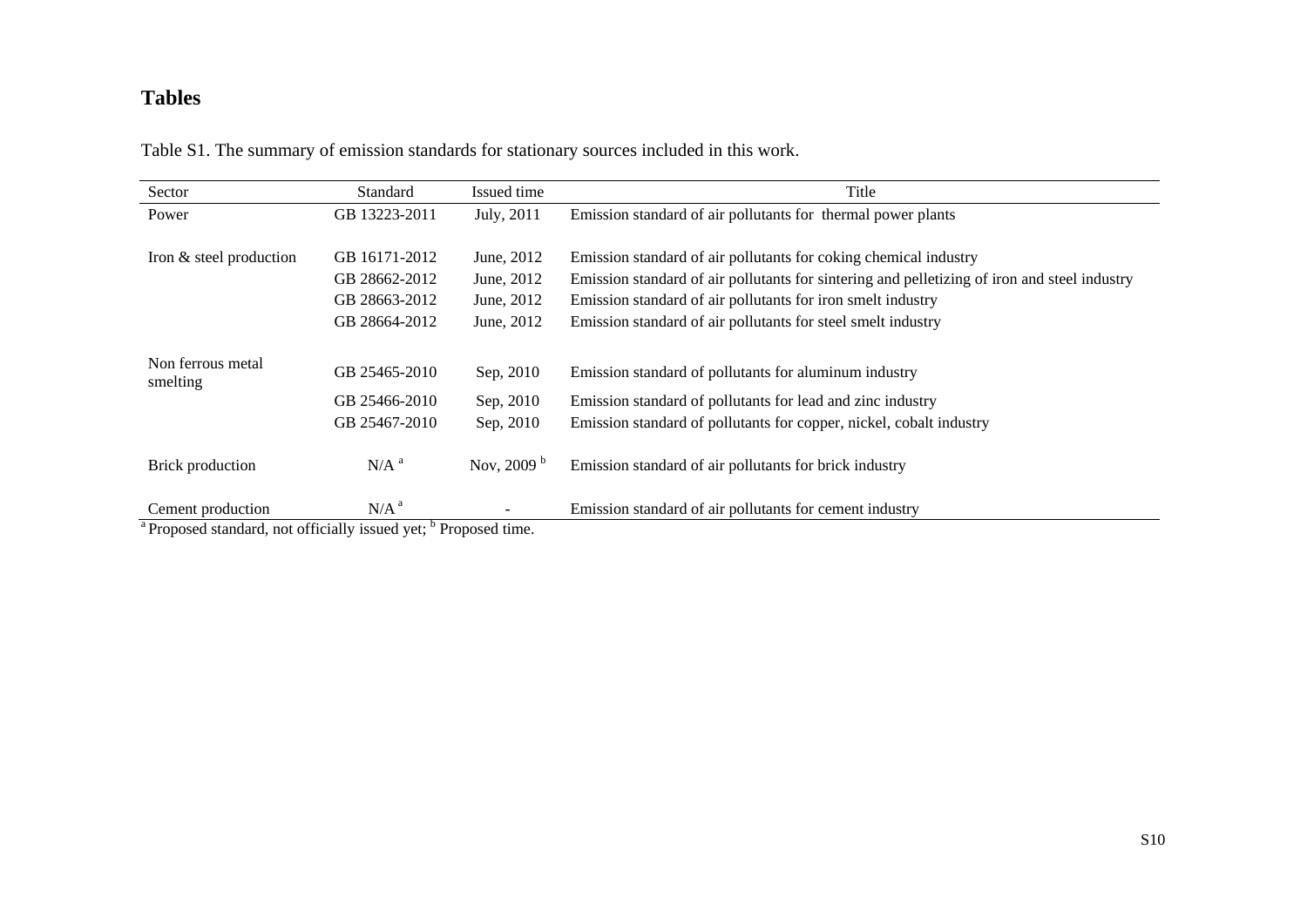|             | SO <sub>2</sub> | NO <sub>X</sub> | PM <sub>2.5</sub>  | $PM_{2.5-10}$        | $PM_{>10}$                   | Data sources                                                                               |  |  |  |
|-------------|-----------------|-----------------|--------------------|----------------------|------------------------------|--------------------------------------------------------------------------------------------|--|--|--|
| Wet-FGD     | 80 <sup>a</sup> |                 | 53.74              | 81.21                | 92.63                        | Field survey (unpublished); filed tests and data integration (Zhao et al., 2010; 2011)     |  |  |  |
|             | 70 <sup>b</sup> | $\blacksquare$  | 53.74              | 81.21                | 92.63                        | MEP (2010); filed tests and data integration (Zhao et al., 2010; 2011)                     |  |  |  |
|             | 50 <sup>c</sup> |                 |                    |                      | ÷                            | Field survey (unpublished); conservatively assumed                                         |  |  |  |
| Other-FGD   | 30              |                 |                    |                      | $\blacksquare$               | Field tests (Zhao et al., 2010; 2011)                                                      |  |  |  |
| <b>LNB</b>  |                 | 30              |                    |                      | $\blacksquare$               | Field tests (Zhao et al., 2010; 2011)                                                      |  |  |  |
| <b>SCR</b>  |                 | 60              |                    |                      | $\blacksquare$               | Field survey (unpublished); personal communication with China Electricity Council director |  |  |  |
| <b>SNCR</b> |                 | 50              |                    |                      | $\qquad \qquad \blacksquare$ | Field survey (unpublished); Zhao et al. (2013); conservatively assumed                     |  |  |  |
| FF          |                 |                 | 99.30              | 99.70                | 99.95                        | Field tests (Zhao et al., 2010; 2011)                                                      |  |  |  |
| <b>ESP</b>  |                 |                 | 92.31              | 96.97                | 99.46                        | Field tests and data integration (Zhao et al., 2010; 2011)                                 |  |  |  |
| <b>WET</b>  | 20              |                 | 67.40 <sup>d</sup> | $85.74$ <sup>d</sup> | $96.51$ <sup>d</sup>         | Field tests (Zhao et al., 2010; 2011)                                                      |  |  |  |
|             | 20              |                 | 56.96 $^{\circ}$   | 84.01 <sup>e</sup>   | 96.49 $^{\circ}$             | Lei et al. (2011); Zhao et al. (2011)                                                      |  |  |  |
| <b>CYC</b>  |                 |                 | 13                 | 75                   | 90                           | Lei et al. (2011); Zhao et al. (2011)                                                      |  |  |  |

Table S2. Average removal efficiencies of various air pollutant control devices (APCD) used in this work. Values are in percent.

<sup>a</sup> For CPP in REF scenarios; <sup>b</sup> For CPP in BAS scenarios and other industrial sources (except for sintering);  $\degree$  For sintering process in REF scenarios;  $\degree$  For CPP; and  $\mathrm{^e}$  For sources other than CPP.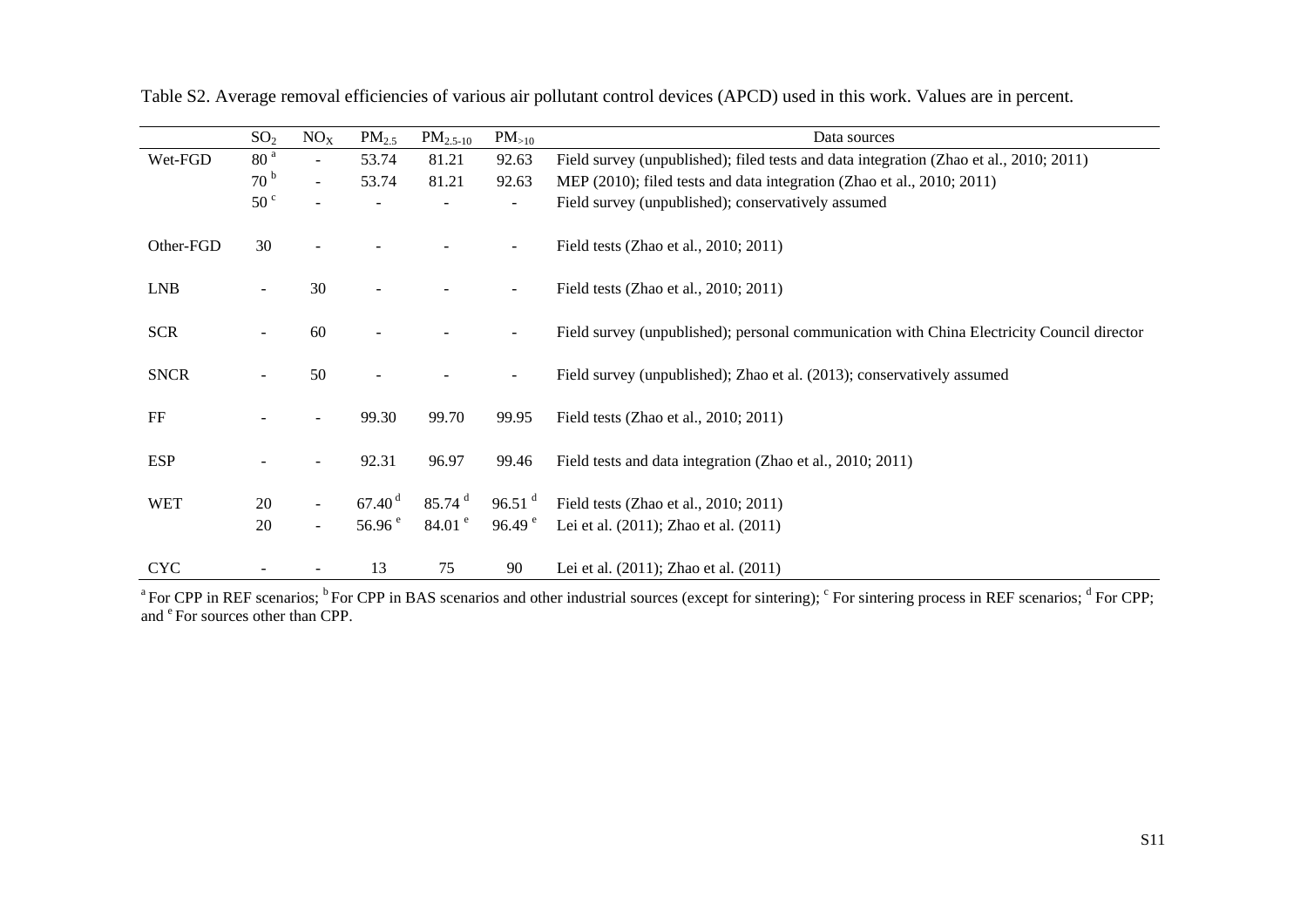|                              | Stage I | Н    | Ш    | IV   | V    | VI   |
|------------------------------|---------|------|------|------|------|------|
| On-road vehicle <sup>a</sup> | 2000    | 2005 | 2008 | 2013 | 2016 | 2026 |
| On-road vehicle <sup>b</sup> | 1999    | 2003 | 2005 | 2008 | 2013 | 2016 |
| On-road vehicle <sup>c</sup> | 2000    | 2005 | 2008 | 2011 | 2014 | 2021 |
| RV <sup>a</sup>              | 2000    | 2005 | 2008 | 2013 | 2016 | 2026 |
| $RV^{b, c}$                  | 2000    | 2005 | 2008 | 2011 | 2014 | 2021 |
| Motorcycle                   | 2003    | 2005 | 2010 |      |      |      |
| <b>Tractor</b>               | 2006    | 2007 | 2014 |      |      |      |
| Machine                      | 2011    | 2014 | 2016 |      |      |      |
| Train and inland ship        | 2011    | 2014 |      |      |      |      |

Table S3. The national time schedule of implementation of emission standards for transportation sector assumed in this work.

<sup>a</sup> For BAS scenarios; <sup>b</sup> For REF scenarios in Beijing; <sup>c</sup> For REF scenarios in Tianjin, Shanghai, Jiangsu, Zhejiang and Guangdong.